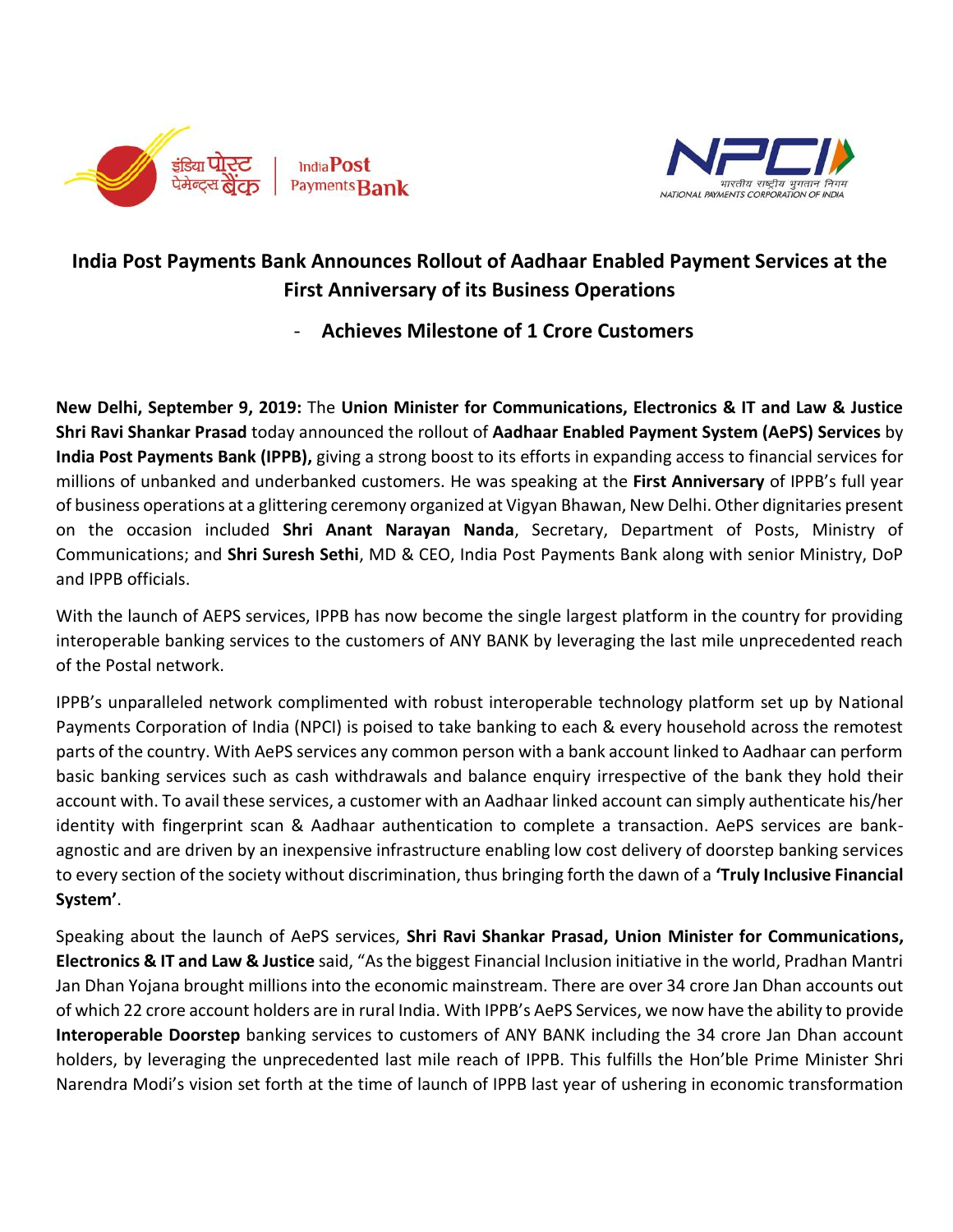by bringing banks to the doorsteps of the villagers and poor. I wish IPPB and its management all the success in its future growth journey."

**Shri. A.N. Nanda, Secretary, Department of Posts** said, "It has been our belief that financial and banking services have a transformational impact on the lives of people and communities. For a significant majority of these people, the Postman and Grameen Dak Sevak (GDS) are the most important channel for delivery of various financial services at the last mile, making India Post Payments Bank the most accessible, affordable and trusted bank for them. The launch of AePS by India Post Payments Bank enhances the last mile interoperable banking infrastructure by 2.5 times. The network brings doorstep banking access to millions of underbanked customers and gives a fresh impetus to inclusion of customers facing accessibility challenges in the traditional banking ecosystem."

**Shri Suresh Sethi, Managing Director & CEO, India Post Payments Bank** said, "With the launch of AePS services IPPB has now become the single largest interoperable platform in the country. By leveraging AePS customers can now access their accounts with ANY BANK by simply using their fingerprint for cash withdrawal and balance enquiry right at their doorstep through the Postmen and GDS. IPPB's services are now available across more than 136,000 Post Offices and delivered by over 195,000 Postmen and GDSs. The ability of the Postmen and GDS to reach every village on an almost daily basis has brought down the distance to access banking services to '0 kms', truly capturing the essence of *Aapka Bank, Aapke Dwaar.*"

**Shri Dilip Asbe, Managing Director & CEO, National Payments Corporation of India said**, "IPPB's integration with AePS could be a new dawn in the realm of financial inclusion. AePS is moving forward in empowering all sections of the society by making financial services available to people from the farthest possible places. August 2019, transaction value of AePS stood at Rs. 10,034.12 crore; it is a testimony of the fact that India is using AePS in a big way for banking services. We believe the support of IPPB's unmatched reach of Postal network along with the trust and social collateral it enjoys, will create new inroads into furthering RBI and government of India's vision."

## **About India Post Payments Bank**

India Post Payments Bank (IPPB) has been established under the Department of Posts, Ministry of Communication with 100% equity owned by Government of India. IPPB was launched by the Hon'ble Prime Minister Shri Narendra Modi on September 1, 2018. The bank has been set up with the vision to build the most accessible, affordable and trusted bank for the common man in India. The fundamental mandate of India Post Payments Bank is to remove barriers for the unbanked & underbanked and reach the last mile leveraging the Postal network comprising 155,000 Post Offices (135,000 in rural areas) and 300,000 Postal employees.

IPPB's reach and its operating model is built on the key pillars of India Stack - enabling Paperless, Cashless and Presence-less banking in a simple and secure manner at the customers' doorstep, through a CBS-integrated smartphone and biometric device. Leveraging frugal innovation and with a high focus on ease of banking for the masses, IPPB delivers simple and affordable banking solutions through intuitive interfaces available in 13 languages.